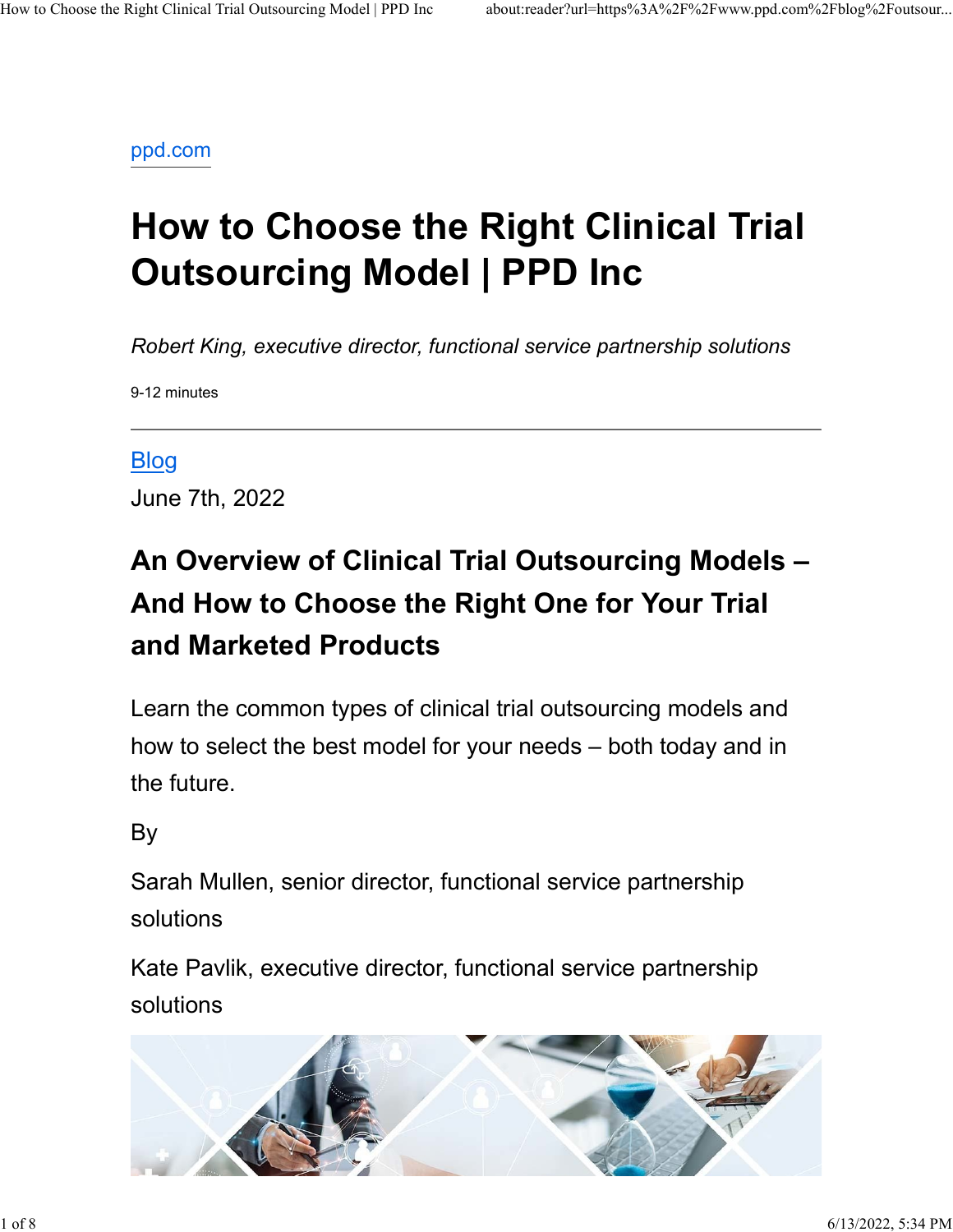

The COVID-19 pandemic rapidly accelerated the adoption of clinical research outsourcing models by biotechnology and biopharma companies. By leveraging outsourcing, these companies were able to fill a geographic gap or bolster a specific type of expertise to make possible a new class of vaccines, antivirals and antibody therapies.

Experts now predict that the global biotechnology and pharmaceutical services market will surpass \$91.4 billion by the year 2028, growing at a rate of 5.2% annually.

Keep reading to learn more about outsourcing models the benefits of hybrid outsourcing.

#### What Are the Different Types of Outsourcing?

**Outsourcing models in clinical research have evolved to** accommodate the industry's changing needs. Biotech companies are increasingly looking to outsource key capabilities to gain new functionality and expertise, while being able to spend more time inhouse on core competencies. This translates to operational efficiencies and growth for biotech ventures, while bending the cost and time curve of drug development.

Contract research organizations (CROs) work in various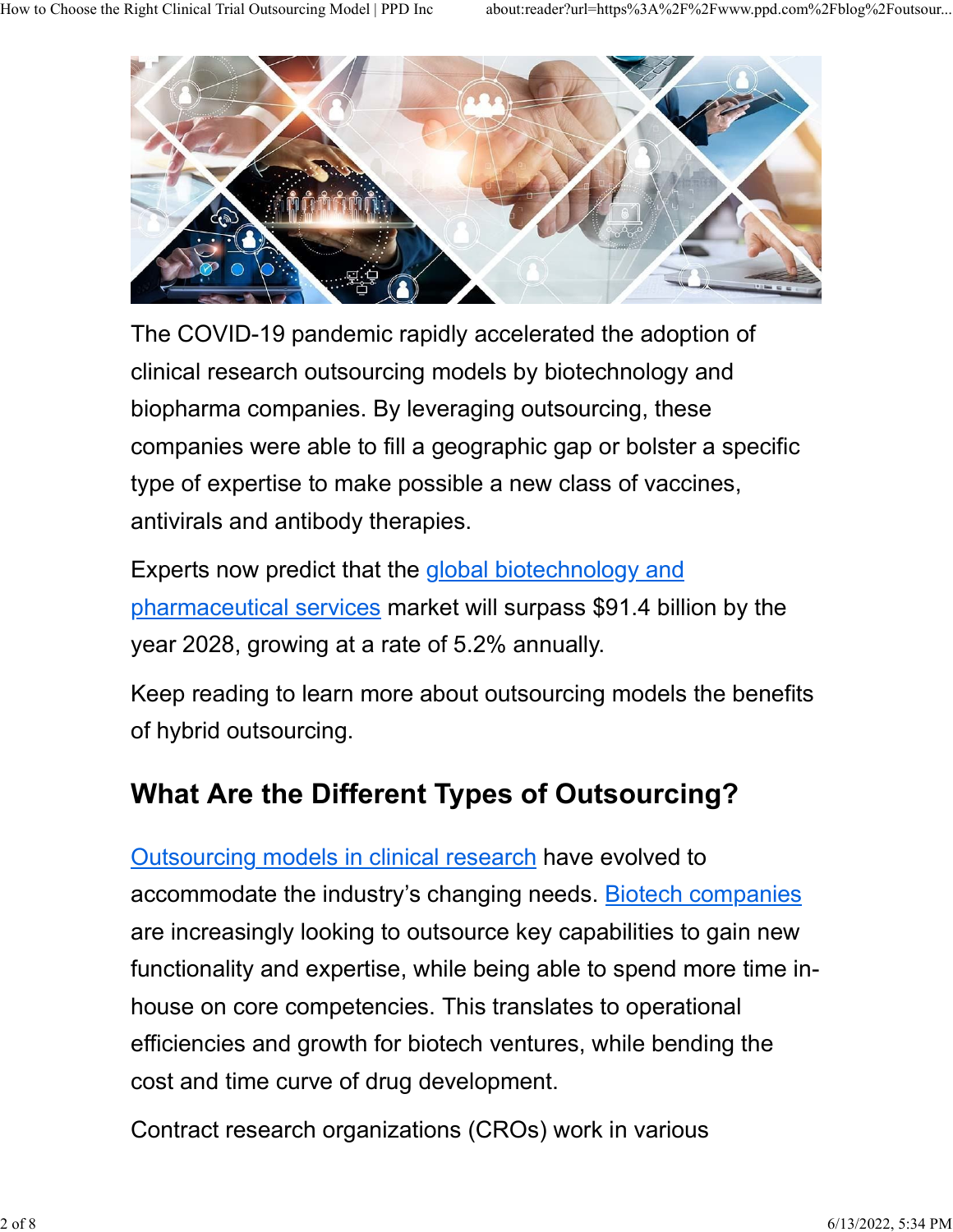outsourcing models that are customized to meet customers' unique needs. These models range from contracting specific functional services to providing full-service outsourcing capabilities. How to Choose the Right Clinical Trial Outsourcing Model | PPD Inc about:reader?url=https%3A%2F%2Fwww.ppd.com%2Fblog%2Foutsour...<br>OUtsourcing models that are customized to meet customers'<br>Inique peeds. These models range f

> For example, some of the outsourcing models offered by the PPD clinical research business of Thermo Fisher Scientific include:

- Functional service provider (FSP): With FSPs, clients outsource all or some portion of one or multiple functions, such as data management or monitoring. FSP models provide resource flexibility and access to specific expertise not readily available inhouse.
- Full-service outsourcing (FSOs): FSOs are the complete outsourcing of most — if not all — tasks for a clinical development project on a trial-by-trial basis. Because this model reduces the client's management burden, the FSO approach is useful for sponsors who do not have any study-related task expertise or the resources or expertise to execute and manage the entire project.
- Hybrid studies: With hybrid studies, elements of FSP and FSO models are incorporated in a bespoke manner. This can drive flexibility and access to complementary expertise, as needed, for each client.

In recent years, PPD's experts are seeing clients lean more toward functional service provider and hybrid models, as clients contend with increasingly competitive talent markets for most roles, including senior positions.

Functional service provider and hybrid models enable drug developers to outsource individual functional services to gain flexibility and efficiency. Sponsors are freed to spend their time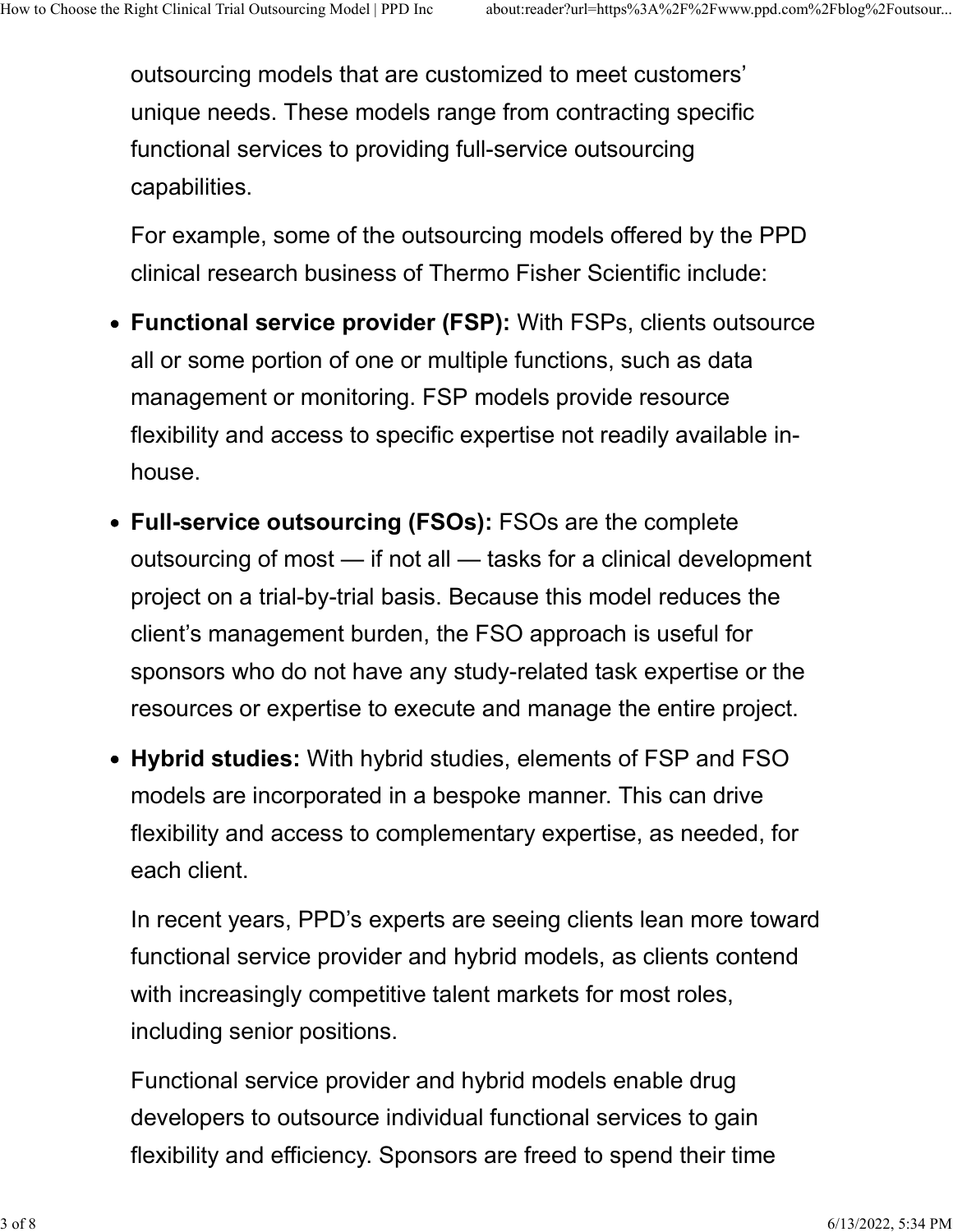developing core competencies in-house and can turn to their partner CRO for specialized scientific and technical services. How to Choose the Right Clinical Trial Outsourcing Model | PPD Inc about:reader?url=https%3A%2F%2Fwww.ppd.com%2Fblog%2Foutsour...<br>developing core competencies in-house and can turn to their<br>partner CBO for specialized scie

> Examples of in-demand outsourced capabilities include clinical monitoring, data management and pharmacovigilance, as well as specific therapeutic expertise in oncology and rare diseases.

## How to Choose the Best Outsourcing Model for Your Needs

More and more, sponsors today are partnering with Thermo Fisher Scientific's PPD clinical research business to deploy a combination of these models.

The most appropriate outsourcing model depends on each client's individual needs. These needs may change over time, necessitating different models. One way to streamline outsourcing operations is to choose one provider that can deliver value in many different domains.

The result is a customized solution, developed exclusively for each client, to meet specific needs. In addition, a full-scale CRO like PPD can employ a mix of operating processes. For example, PPD can work in its own systems and standard operating procedures (SOPs), use clients' systems and SOPs, or work in a hybrid mix.

When choosing the best outsourcing model, considerations include:

• Historical precedent – and future-forward needs. Clients tend to trust tried-and-true processes that have worked before. They may have previously relied on in-house expertise, insourced staff through FSP, or outsourced everything via FSO. But these days,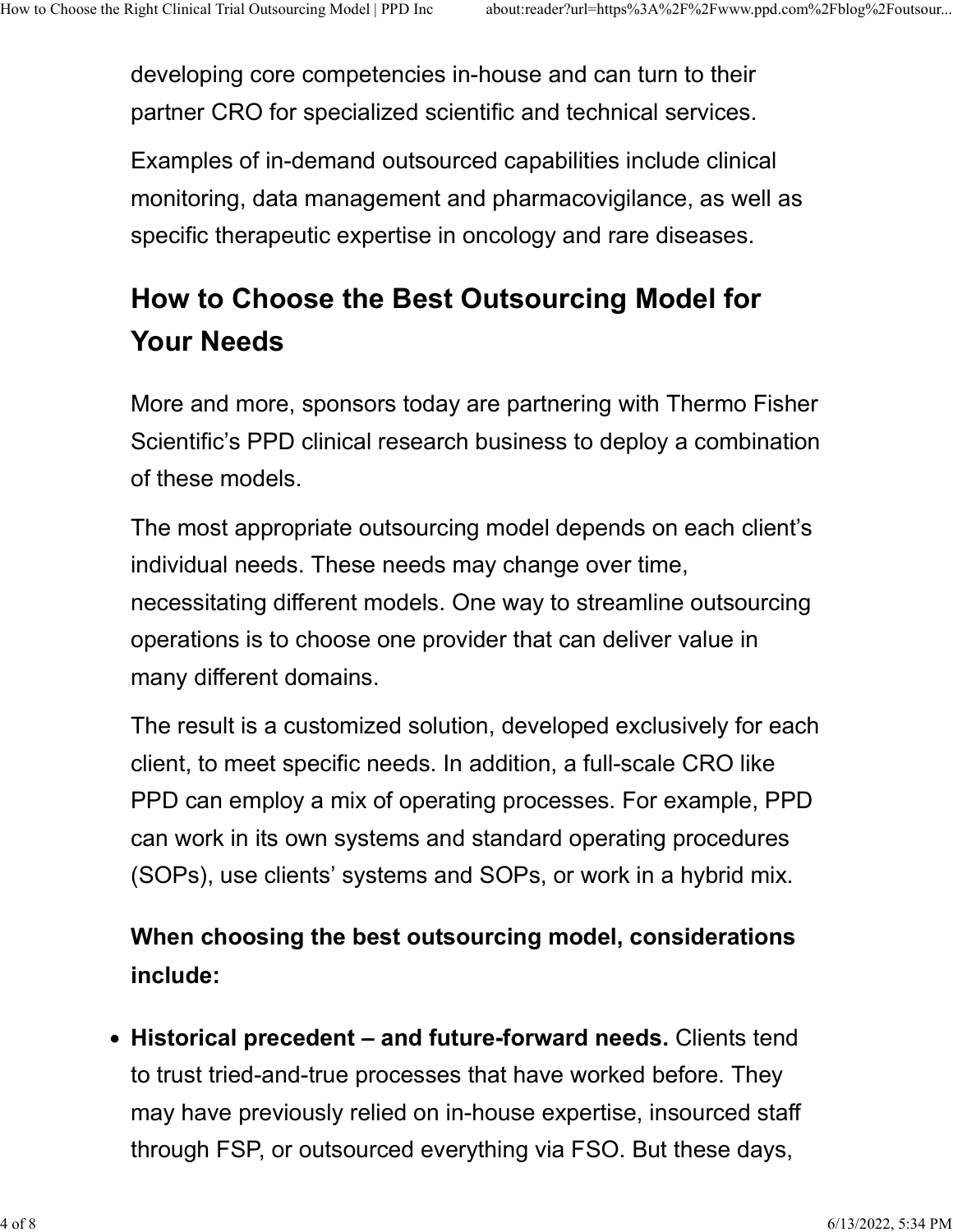outsourcing operations can be more flexible, relying on a mix of inhouse and outsourced talent. How to Choose the Right Clinical Trial Outsourcing Model | PPD Inc about:reader?url=https%3A%2F%2Fwww.ppd.com%2Fblog%2Foutsour...<br>OUtsourcing operations can be more flexible, relying on a mix of in-<br>bouse and outsourced ta

- Level of internal resources and expertise. The level of internal knowledge, experience and staffing often drives what outsourcing model to use. Some clients may opt for insourcing as an alternative to hiring more in-house resources. Others may need to add complementary expertise to their team and choose an FSP model to provide a specific function. Other clients may select a fully outsourced solution because they don't have the resources or expertise to execute and manage the entire clinical development project.
- Metrics and data. Comparative data is the backbone for selecting the optimal outsourcing model for a project. Metrics enable an outsourcing partner to measure markers that may have the greatest impact on deliverables to help clients identify the model that delivers improved turnaround times, better data management, enhanced compliance processes or any other objective being measured.
- How you want your model deployed. There is no one-size-fitsall approach to successful outsourcing. Clients benefit by choosing an outsourcing partner that can help determine project-specific needs and deliver appropriate solutions — whether that includes outsourcing by geographic region, function, phase of clinical trials or post-approval, by therapeutic area or by asset.

### How a Customized Outsourcing Model Drives Client Success

With each passing year, more of PPD's clients, from large pharma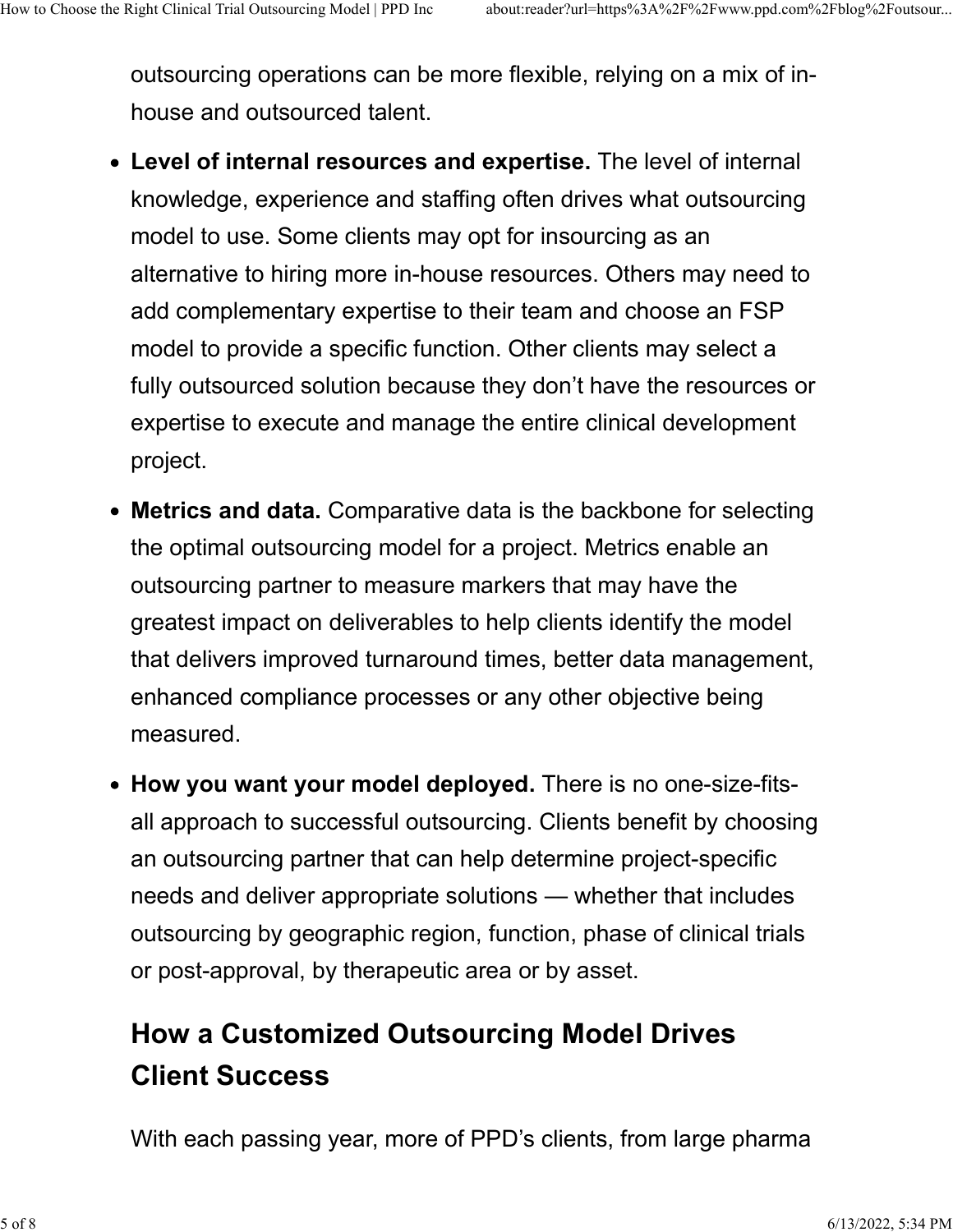to biotech, are choosing hybrid models across their portfolio of drugs or devices in development. Why? A hybrid approach allows the client to get the best from each outsourcing model to maximize their internal strengths and core competency. Some examples for consideration include: How to Choose the Right Clinical Trial Outsourcing Model | PPD Inc about:reader?url=https%3A%2F%2Fwww.ppd.com%2Fblog%2Foutsour...<br>
to biotech, are choosing hybrid models across their portfolio of<br>
drugs or devices in devel

- A biotech company may need to insource a few full-time employees to support study setup until it is ready to completely outsource a whole project or projects.
- A client has recently developed its first oncology compound inhouse but does not have deep internal expertise in running an oncology trial. Therefore, they may start off with an FSO model before moving to FSP as internal expertise grows.

Another benefit of choosing a hybrid model from a CRO that provides both FSO and FSP services is that the metrics are centralized — and that process improvements driven by those metrics can be implemented seamlessly across the client and CRO. As a result, these key performance and quality indicators can be used to identify the right model for each project and uncover areas for improvement.

### Benefits of PPD Functional Service Partnerships **Solutions**

Outsourcing involves establishing strategic partnerships that can add new efficiencies. As an alternative to keeping everything "inhouse," outsourcing maximizes quality and operational success while adding new capabilities and flexibility not found in-house.

PPD clinical research services offer top-tier outsourcing models that are structured to meet sponsors' needs, maximizing flexibility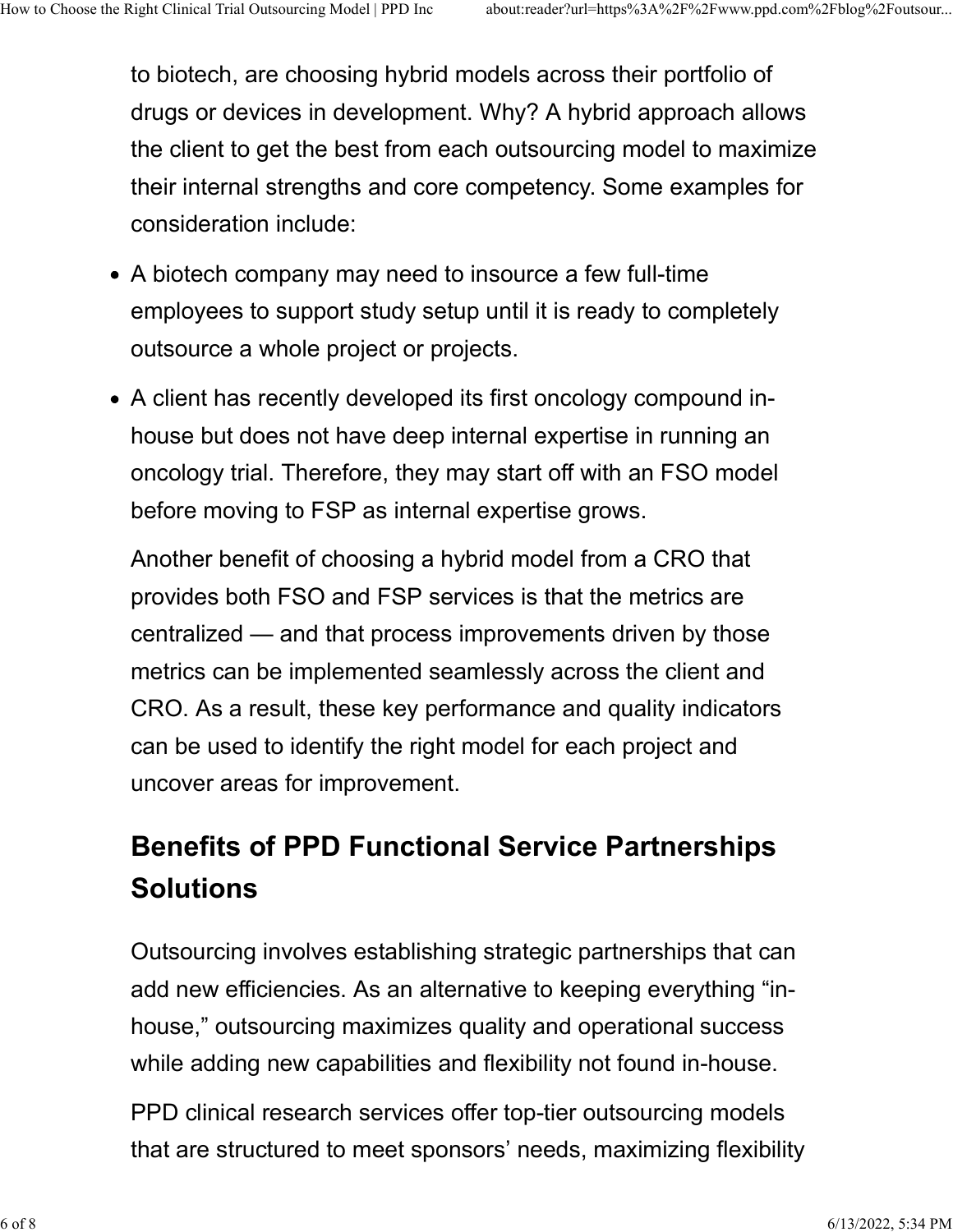and providing more proactive customer service. How to Choose the Right Clinical Trial Outsourcing Model | PPD Inc about:reader?url=https%3A%2F%2Fwww.ppd.com%2Fblog%2Foutsour...<br>and providing more proactive customer service.

- With PPD's hybrid outsourcing models, clients don't have to commit to just one model. Operational data drives model decisions, proving that each PPD client can have a model that best fits their needs — FSO, FSP or a hybrid — project by project.
- The same expert talent pool feeds all of our outsourcing models. This means that all employees receive the full force of PPD's global training, professional development and infrastructure whether working in a consultancy, FSP, FSO or hybrid outsourcing model.
- As a one-stop-shop, PPD provides extensive breadth and depth of specialists for clinical services and marketed products across all phases, therapeutic areas and experience levels in 160 countries.

#### PPD Functional Service Partnership solutions are an increasingly valued option for clients in how they enable biotech and biopharmaceutical companies to overcome resource challenges.

PPD FSP solutions provide clients with hard-to-find, top-tier clinical experts that, compared to other providers, provide best-in-class support, expertise, knowledge and experience. This is because all talent comes from the same highly trained talent pool. Whether a large-scale program or a small gap in services, PPD delivers unrivaled resource flexibility, reliability and continuity. Our experts partner hand-in-hand with clients and lean on data-driven insights to guide process improvements and provide high-quality service that can unleash drug developers' ability to innovate and scale.

The PPD clinical research business of Thermo Fisher Scientific